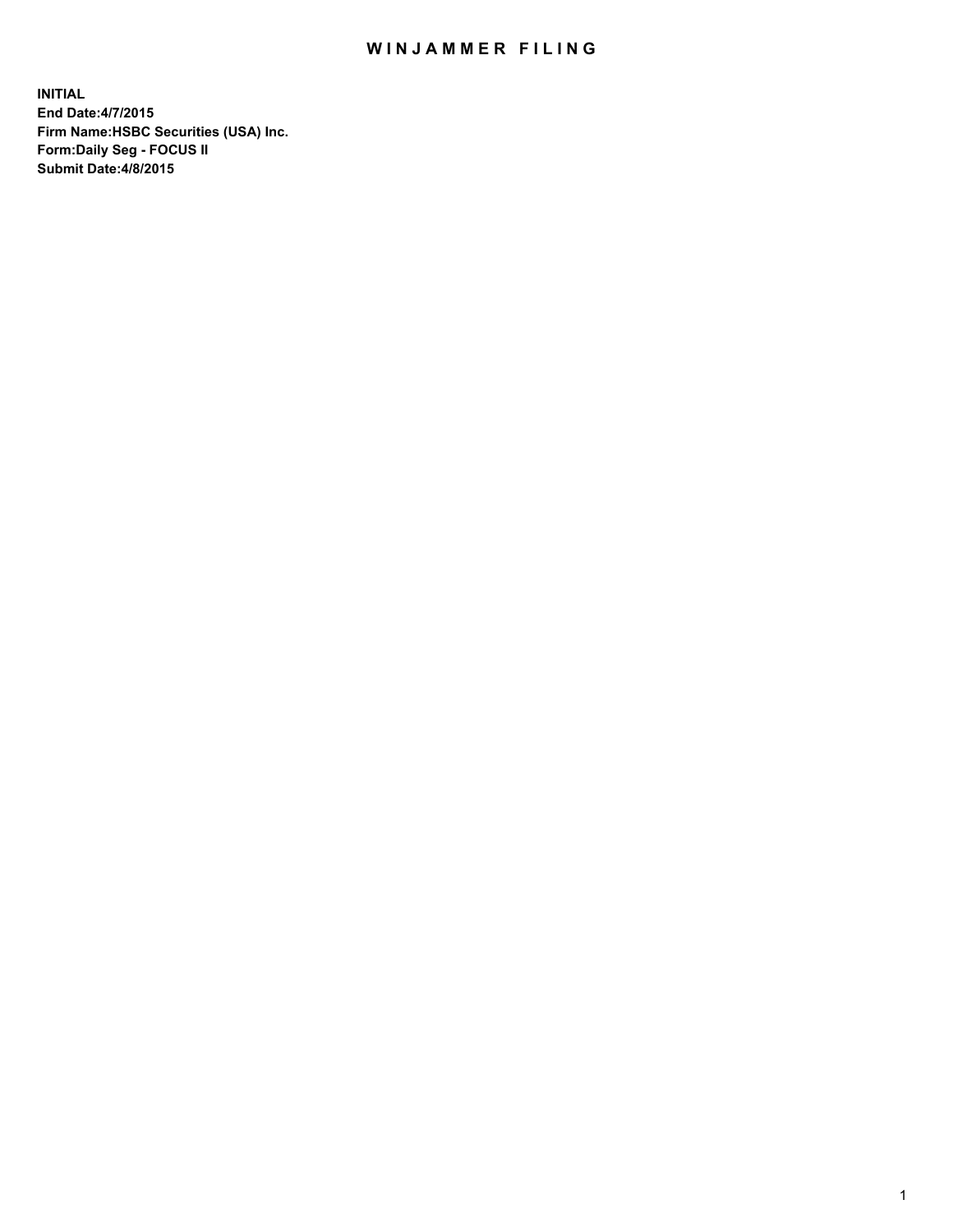## **INITIAL End Date:4/7/2015 Firm Name:HSBC Securities (USA) Inc. Form:Daily Seg - FOCUS II Submit Date:4/8/2015 Daily Segregation - Cover Page**

| Name of Company<br><b>Contact Name</b><br><b>Contact Phone Number</b><br><b>Contact Email Address</b>                                                                                                                                                                                                                         | <b>HSBC Securities (USA) Inc.</b><br>Steven richardson<br>212-525-6445<br>steven.richardson@us.hsbc.com |
|-------------------------------------------------------------------------------------------------------------------------------------------------------------------------------------------------------------------------------------------------------------------------------------------------------------------------------|---------------------------------------------------------------------------------------------------------|
| FCM's Customer Segregated Funds Residual Interest Target (choose one):<br>a. Minimum dollar amount: ; or<br>b. Minimum percentage of customer segregated funds required:% ; or<br>c. Dollar amount range between: and; or<br>d. Percentage range of customer segregated funds required between: % and %.                      | 50,000,000<br>0 <sub>0</sub><br>00                                                                      |
| FCM's Customer Secured Amount Funds Residual Interest Target (choose one):<br>a. Minimum dollar amount: ; or<br>b. Minimum percentage of customer secured funds required:%; or<br>c. Dollar amount range between: and; or<br>d. Percentage range of customer secured funds required between: % and %.                         | 10,000,000<br>00<br>00                                                                                  |
| FCM's Cleared Swaps Customer Collateral Residual Interest Target (choose one):<br>a. Minimum dollar amount: ; or<br>b. Minimum percentage of cleared swaps customer collateral required:%; or<br>c. Dollar amount range between: and; or<br>d. Percentage range of cleared swaps customer collateral required between:% and%. | 30,000,000<br>0 <sub>0</sub><br>00                                                                      |

Attach supporting documents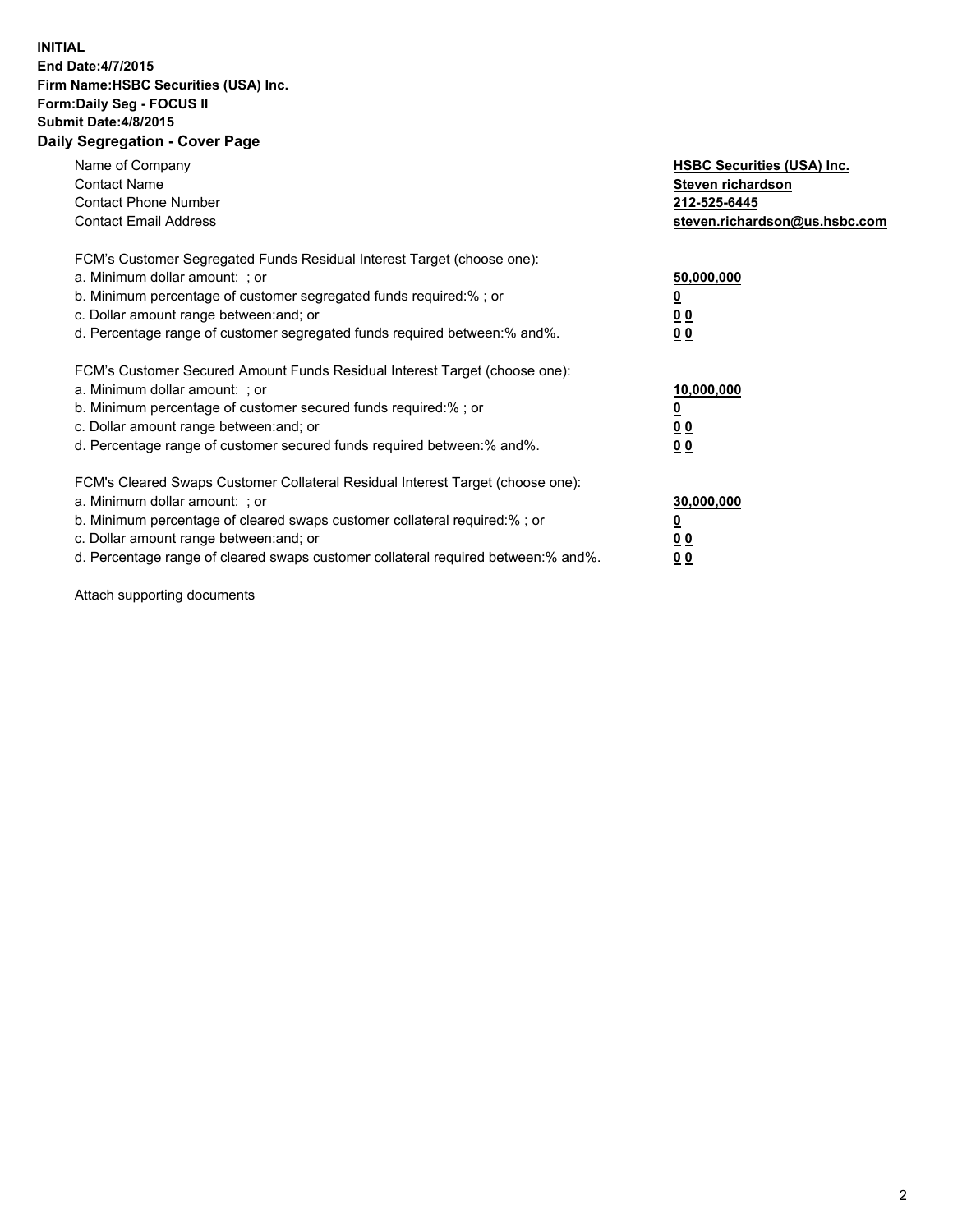**INITIAL End Date:4/7/2015 Firm Name:HSBC Securities (USA) Inc. Form:Daily Seg - FOCUS II Submit Date:4/8/2015 Daily Segregation - Secured Amounts** Foreign Futures and Foreign Options Secured Amounts Amount required to be set aside pursuant to law, rule or regulation of a foreign government or a rule of a self-regulatory organization authorized thereunder **0** [7305] 1. Net ledger balance - Foreign Futures and Foreign Option Trading - All Customers A. Cash **122,652,144** [7315] B. Securities (at market) **30,410,010** [7317] 2. Net unrealized profit (loss) in open futures contracts traded on a foreign board of trade **17,209,634** [7325] 3. Exchange traded options a. Market value of open option contracts purchased on a foreign board of trade **0** [7335] b. Market value of open contracts granted (sold) on a foreign board of trade **0** [7337] 4. Net equity (deficit) (add lines 1. 2. and 3.) **170,271,788** [7345] 5. Account liquidating to a deficit and account with a debit balances - gross amount **618,485** [7351] Less: amount offset by customer owned securities **-617,950** [7352] **535** [7354] 6. Amount required to be set aside as the secured amount - Net Liquidating Equity Method (add lines 4 and 5) **170,272,323** [7355] 7. Greater of amount required to be set aside pursuant to foreign jurisdiction (above) or line 6. **170,272,324** [7360] FUNDS DEPOSITED IN SEPARATE REGULATION 30.7 ACCOUNTS 1. Cash in banks A. Banks located in the United States **32,601,230** [7500] B. Other banks qualified under Regulation 30.7 **0** [7520] **32,601,230** [7530] 2. Securities A. In safekeeping with banks located in the United States **75,410,010** [7540] B. In safekeeping with other banks qualified under Regulation 30.7 **0** [7560] **75,410,010** [7570] 3. Equities with registered futures commission merchants A. Cash **0** [7580] B. Securities **0** [7590] C. Unrealized gain (loss) on open futures contracts **0** [7600] D. Value of long option contracts **0** [7610] E. Value of short option contracts **0** [7615] **0** [7620] 4. Amounts held by clearing organizations of foreign boards of trade A. Cash **0** [7640] B. Securities **0** [7650] C. Amount due to (from) clearing organization - daily variation **0** [7660] D. Value of long option contracts **0** [7670] E. Value of short option contracts **0** [7675] **0** [7680] 5. Amounts held by members of foreign boards of trade A. Cash **66,060,350** [7700] B. Securities **0** [7710] C. Unrealized gain (loss) on open futures contracts **17,209,634** [7720] D. Value of long option contracts **0** [7730] E. Value of short option contracts **0** [7735] **83,269,984** [7740] 6. Amounts with other depositories designated by a foreign board of trade **0** [7760] 7. Segregated funds on hand **0** [7765] 8. Total funds in separate section 30.7 accounts **191,281,224** [7770] 9. Excess (deficiency) Set Aside for Secured Amount (subtract line 7 Secured Statement Page 1 from Line 8) **21,008,900** [7380] 10. Management Target Amount for Excess funds in separate section 30.7 accounts **10,000,000** [7780]

11. Excess (deficiency) funds in separate 30.7 accounts over (under) Management Target **11,008,900** [7785]

3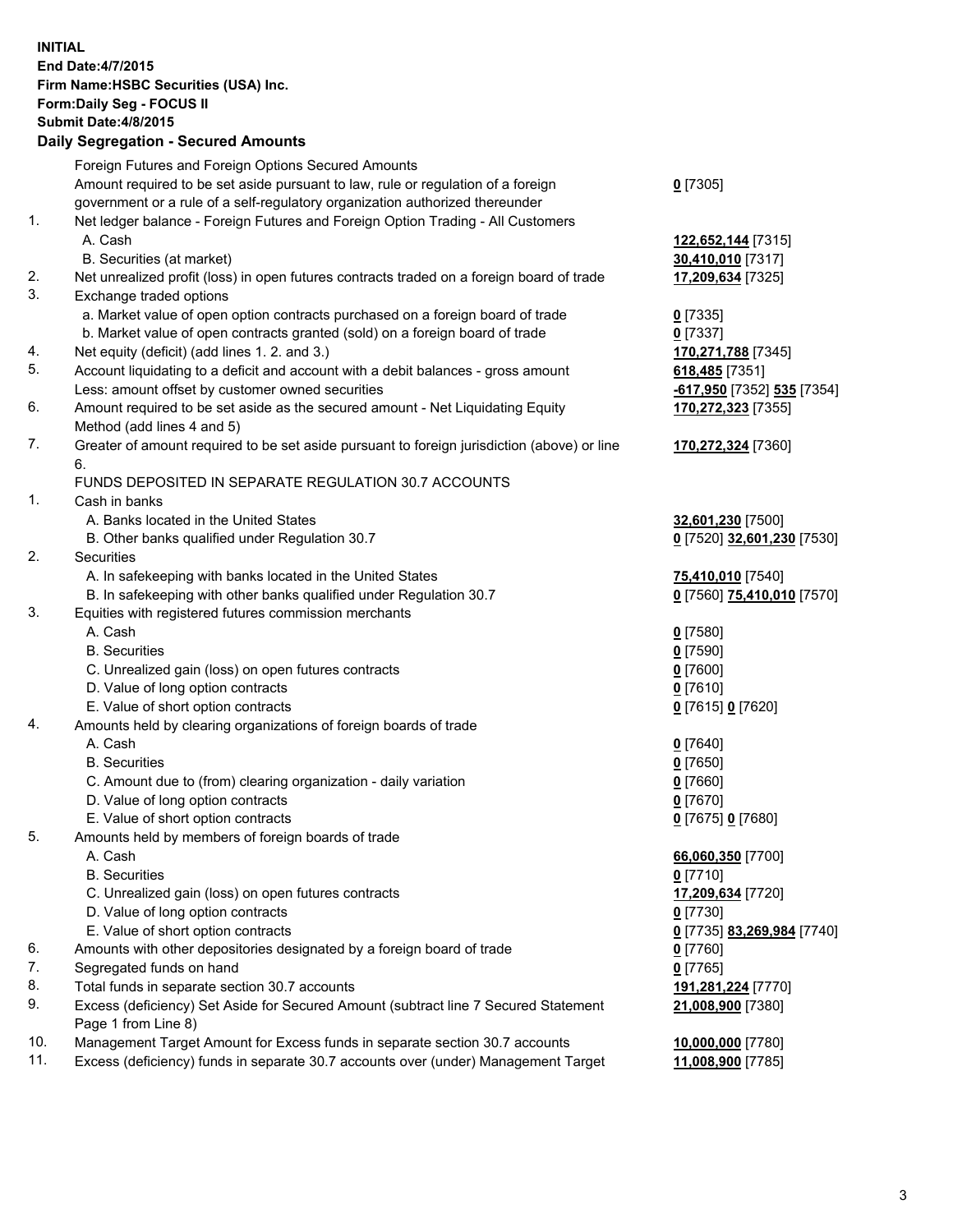| <b>INITIAL</b> | End Date: 4/7/2015<br>Firm Name: HSBC Securities (USA) Inc.<br>Form: Daily Seg - FOCUS II<br><b>Submit Date: 4/8/2015</b><br>Daily Segregation - Segregation Statement<br>SEGREGATION REQUIREMENTS(Section 4d(2) of the CEAct) |                                           |
|----------------|--------------------------------------------------------------------------------------------------------------------------------------------------------------------------------------------------------------------------------|-------------------------------------------|
| 1.             | Net ledger balance<br>A. Cash                                                                                                                                                                                                  | 302,703,309 [7010]                        |
|                | B. Securities (at market)                                                                                                                                                                                                      | 633,343,621 [7020]                        |
| 2.             | Net unrealized profit (loss) in open futures contracts traded on a contract market                                                                                                                                             | 66,701,663 [7030]                         |
| 3.             | Exchange traded options                                                                                                                                                                                                        |                                           |
|                | A. Add market value of open option contracts purchased on a contract market                                                                                                                                                    | 93,124,007 [7032]                         |
|                | B. Deduct market value of open option contracts granted (sold) on a contract market                                                                                                                                            | $-8,053,341$ [7033]                       |
| 4.             | Net equity (deficit) (add lines 1, 2 and 3)                                                                                                                                                                                    | 1,087,819,259 [7040]                      |
| 5.             | Accounts liquidating to a deficit and accounts with                                                                                                                                                                            |                                           |
|                | debit balances - gross amount                                                                                                                                                                                                  | 1,359,781 [7045]                          |
|                | Less: amount offset by customer securities                                                                                                                                                                                     | -1,359,781 [7047] 0 [7050]                |
| 6.             | Amount required to be segregated (add lines 4 and 5)                                                                                                                                                                           | 1,087,819,259 [7060]                      |
|                | FUNDS IN SEGREGATED ACCOUNTS                                                                                                                                                                                                   |                                           |
| 7.             | Deposited in segregated funds bank accounts                                                                                                                                                                                    |                                           |
|                | A. Cash                                                                                                                                                                                                                        | 14,187,281 [7070]                         |
|                | B. Securities representing investments of customers' funds (at market)                                                                                                                                                         | $0$ [7080]                                |
|                | C. Securities held for particular customers or option customers in lieu of cash (at<br>market)                                                                                                                                 | 174,729,947 [7090]                        |
| 8.             | Margins on deposit with derivatives clearing organizations of contract markets                                                                                                                                                 |                                           |
|                | A. Cash                                                                                                                                                                                                                        | 246,528,716 [7100]                        |
|                | B. Securities representing investments of customers' funds (at market)                                                                                                                                                         | 220, 246, 427 [7110]                      |
|                | C. Securities held for particular customers or option customers in lieu of cash (at<br>market)                                                                                                                                 | 458,613,675 [7120]                        |
| 9.             | Net settlement from (to) derivatives clearing organizations of contract markets                                                                                                                                                | -56,808,602 [7130]                        |
| 10.            | Exchange traded options                                                                                                                                                                                                        |                                           |
|                | A. Value of open long option contracts                                                                                                                                                                                         | 93,124,007 [7132]                         |
|                | B. Value of open short option contracts                                                                                                                                                                                        | $-8,053,341$ [7133]                       |
| 11.            | Net equities with other FCMs                                                                                                                                                                                                   |                                           |
|                | A. Net liquidating equity                                                                                                                                                                                                      | 36,494,733 [7140]                         |
|                | B. Securities representing investments of customers' funds (at market)                                                                                                                                                         | 0 [7160]                                  |
|                | C. Securities held for particular customers or option customers in lieu of cash (at                                                                                                                                            | $0$ [7170]                                |
| 12.            | market)                                                                                                                                                                                                                        |                                           |
| 13.            | Segregated funds on hand                                                                                                                                                                                                       | $0$ [7150]                                |
| 14.            | Total amount in segregation (add lines 7 through 12)<br>Excess (deficiency) funds in segregation (subtract line 6 from line 13)                                                                                                | 1,179,062,843 [7180]<br>91,243,584 [7190] |
| 15.            | Management Target Amount for Excess funds in segregation                                                                                                                                                                       | 50,000,000 [7194]                         |
| 16.            | Excess (deficiency) funds in segregation over (under) Management Target Amount                                                                                                                                                 | 41,243,584 [7198]                         |
|                | Excess                                                                                                                                                                                                                         |                                           |